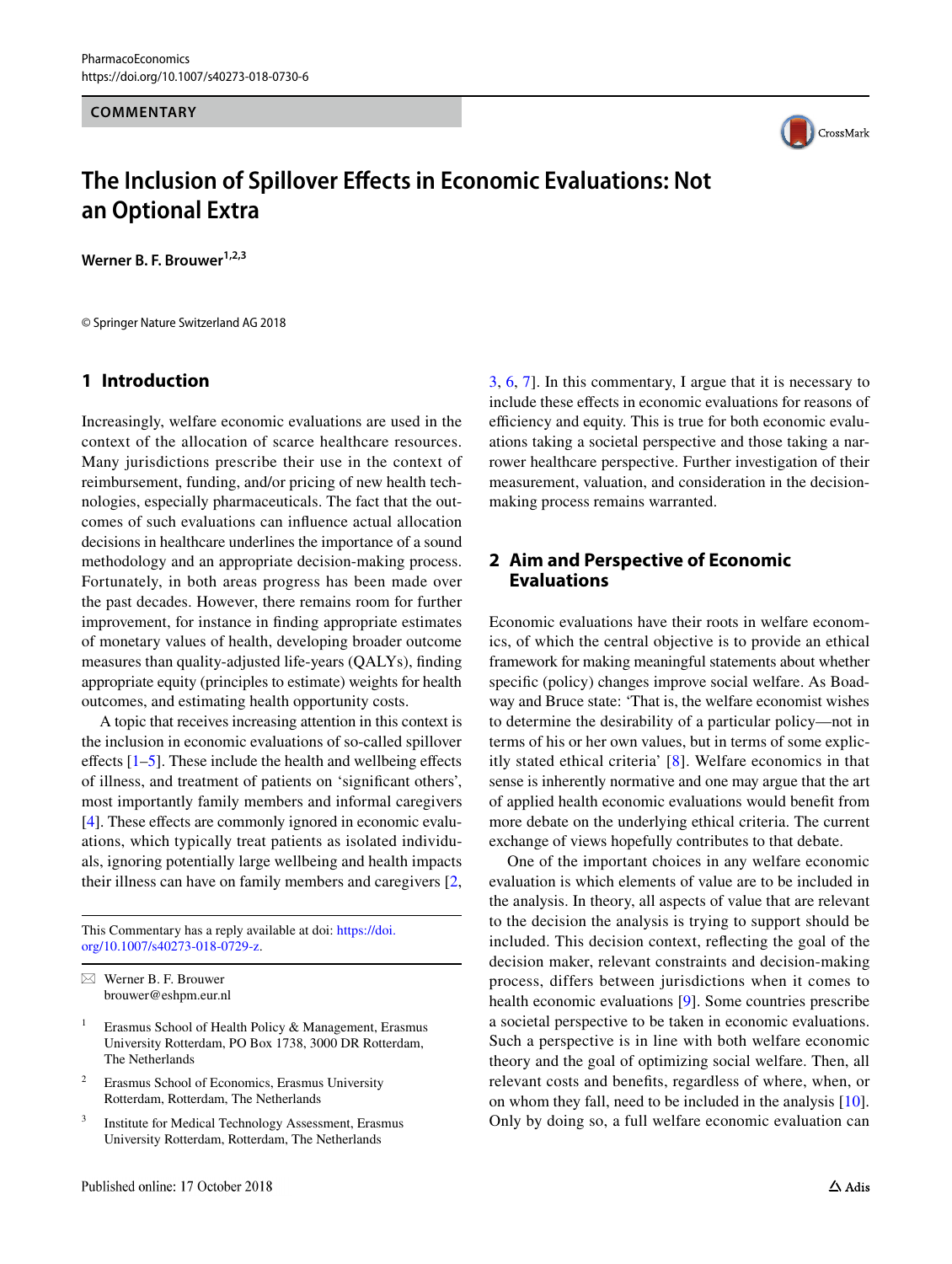be performed and claims regarding the improvement of social welfare attempted to be made (difficult as they may be, given, for example, the 'difficulty' of specifying a full social welfare function).

Still, other jurisdictions take a narrower view of the decision-making aim, most notably maximizing or optimizing health from a given (fxed) budget [[9\]](#page-5-2). Taking such a 'healthcare perspective' typically implies the inclusion of only those costs that fall under the healthcare (or sometimes social) budget and only health effects as benefits. This can be viewed as being in line with the budget responsibility of the informed decision maker and their assumed goal (health optimization<sup>[1](#page-1-0)</sup>). The perspective adopted and the assumed decision rule dictate the inclusion and exclusion of specifc costs and benefts in the evaluation. Whereas direct (physician time, drug costs, etc.) and indirect (costs in gained life-years) medical costs are relevant in both perspectives, direct and indirect non-medical costs (e.g. travel costs and productivity costs, respectively) do not fall on the healthcare budget and would only be relevant when adopting a societal perspective.

Just to emphasize, adopting a societal perspective would, in principle, imply the inclusion of all infuential costs and benefts. Taking a narrower perspective, such as the healthcare perspective, implies that aspects of real societal value are, by defnition, left out of the analysis. Hence, decision makers are systematically left ignorant about the broader consequences of their decisions. Even if such consequences are seen as 'external efects' from the decision makers' perspective, it is clear that this risks reducing overall welfare and also (indirectly) health. For example, early discharge could (societally speaking, wrongfully) be pictured as cost efective because the costs (and efects) of informal care are ignored. Bed rest could be advised, over treatment, for some illnesses because lost workdays are not valued (or even considered). Even if one would accept that many earthly decision makers have a narrower scope than improving broad social welfare, leaving them ignorant about the nature, scope, and size of these external effects, as a rule, seems hard, if not impossible, to defend. This holds both in theory and in practice, especially in the context of allocation decisions.

The sometimes heard argument that equity requires such ignorance is used inconsistently, appears to ignore the fact that equity considerations should also be informed, that inclusion of broader elements of value can also *improve*

equity, and that, ideally, the decision maker should (be able to) weight these arguments, informedly! This will be addressed more elaborately below.

### **2.1 Spillover Efects**

In terms of relevant outcomes, efects, or benefts, the traditional focus has been on the inclusion of health efects in patients. These are obviously important outcomes in any analysis. Still, the scope of included effects appears to be broadening in recent years in at least two ways. First, it is becoming clear that *health* effects may not be the only relevant outcomes produced by the health and social care sector. For instance, in elderly care or palliative care, value can be created that may not be adequately refected in QALY gains that only refect health-related utility. New and broader outcome measures, including the ICECAP [[11\]](#page-5-4) and ASCOT [[12\]](#page-5-5) instruments, were developed in an attempt to fill this gap. Note that this broadens the evaluative scope of evaluations as well as their use in broader contexts, which may also have consequences for the perspective taken because the combination of broader outcome measures with 'only' healthcare costs may render difficult to interpret (if not meaningless) incremental cost-efective ratios. Second, relevant effects do not only occur in patients but also in others. Such effects are typically called spillover effects [\[1](#page-4-0)], which can have diferent characteristics and causes. Here, it is good to distinguish between family efects and informal caregiver effects, as well as between health and wellbeing effects [\[4](#page-4-2)].

Family effects occur in family members of the patient as a consequence of the health state of a loved one ('caring about' a patient) [[2,](#page-4-3) [3](#page-4-4)]. Examples include the infuence of a serious illness of a child on the health and wellbeing of his/her parents, or the impact of mental health problems on the health and wellbeing of a partner. The impact of these effects can be large  $[6, 7]$  $[6, 7]$  $[6, 7]$  $[6, 7]$  $[6, 7]$ . Informal caregiver effects occur in caregivers due to performing physically or emotionally demanding care tasks, often over longer periods of time ('caring for' a patient). Numerous studies describe the effects of caregiving on the health  $[13, 14]$  $[13, 14]$  $[13, 14]$  $[13, 14]$  and wellbeing [[2,](#page-4-3) [15](#page-5-8)] of informal caregivers, highlighting the substantial impact of these efects. Given that informal caregivers are often family members of the patient, both types of efects are likely to occur in caregivers [\[4](#page-4-2)], and when investigating health effects in family members  $[16, 17]$  $[16, 17]$ , who may also be caregivers, both effects are likely to be present  $[2, 3]$  $[2, 3]$  $[2, 3]$  $[2, 3]$ .

Spillover effects are relevant for health economic evaluations adopting either a societal or healthcare perspective. From a healthcare perspective, the *health efects* in family members and caregivers are directly relevant for the decision rule that underlies the analysis: optimizing *health* from a fxed budget. Leaving out the health efects in signifcant others is inconsistent with this goal and risks decisions that

<span id="page-1-0"></span><sup>&</sup>lt;sup>1</sup> I use the word 'optimization' rather than maximization to allow weighting of health gains, for instance to favor gains at the end of life, in young people or patients in poor health states. Such weights can be seen as refecting diferential social values of health gains. I emphasize that analogous to difficulties in specifying a social welfare function, it may be difficult to specify a full 'social health value function'.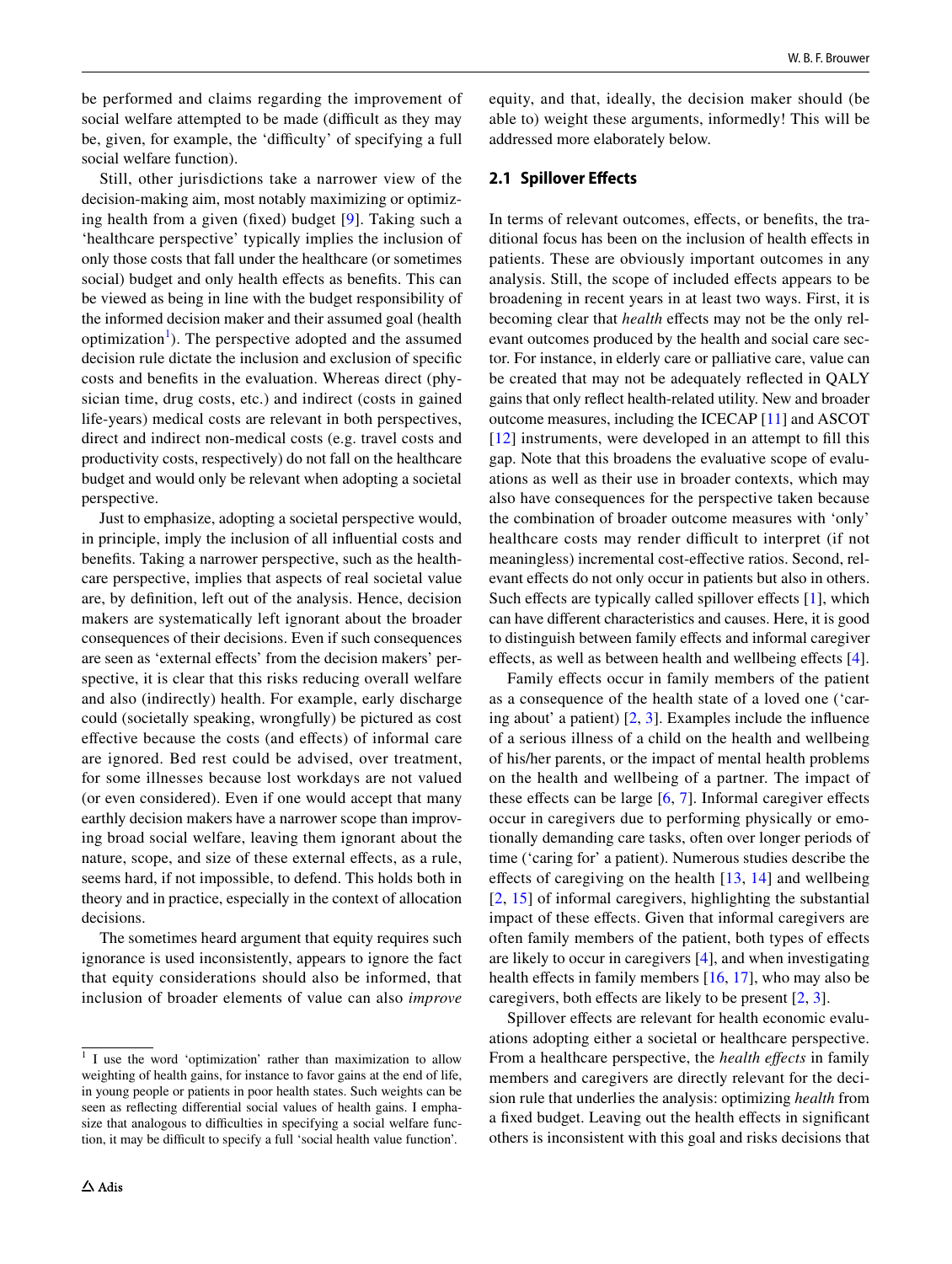reduce health. Hence, it is unsurprising that in the 2013 guidance of the National Institute for Health and Care Excellence (NICE) it was already mentioned that "… all direct health effects, whether for patients or, when relevant, carers" [[18\]](#page-5-11) should be included in the analysis. At that time, the focus, also in the literature, was mainly on health efects in informal caregivers; however, these efects also occur in the broader family network  $[6, 7]$  $[6, 7]$  $[6, 7]$  $[6, 7]$ . Ignoring these health effects risks missing the goal of health maximization or optimization that these decision-making bodies apparently aim for.

From a societal perspective, health effects are also relevant. In fact, the frst US Panel on Cost-Efectiveness in Health and Medicine [[10\]](#page-5-3), recommending the adoption of a societal perspective, encouraged researchers to think broadly about the inclusion of health efects in signifcant others. Their inclusion in the analysis can be fairly straightforward [[19](#page-5-12)], although more research into which health-related quality-of-life instruments are best suited to capture these effects remains important  $[20]$  $[20]$  $[20]$ . Broader wellbeing effects, afecting overall utility or welfare, not necessarily (only) health-related utility, are also relevant [[3\]](#page-4-4). Their inclusion in economic evaluations, also for patients, is still less common and may be less straightforward, although is gaining attention [[19](#page-5-12)]. Systematically ignoring elements of value that are relevant for and potentially infuential in the decision cannot be justifed in this context.

From a theoretical perspective, the inclusion of spillover efects is necessary in order to be able to make decisions in line with the specifed goal. Practically, depending on the (relative) size and context of spillover efects, they may well make a diference for the fnal decision [[6](#page-4-5), [21\]](#page-5-14). Hence, for reasons of efficiency, following the decision rules underlying economic evaluations from a healthcare or societal perspective, inclusion is warranted.

### **2.2 Equity**

Systematically ignoring spillover effects cannot therefore be justifed on the grounds that they do not make a diference or are irrelevant. Can they be ignored then because they *do* make a diference and thus have distributional consequences? In other words, would it be inequitable to include these efects in economic evaluations? Let me make two observations on that issue. First, inclusion of *any* cost or outcome variable can have distributional consequences. Take hospital costs. If elderly normally need to stay in hospital longer than younger people, for certain treatments, inclusion of hospital costs in the analysis may have distributional consequences. Would the right answer be to ignore these costs altogether then? Of course not. The decision maker needs to be informed about these aspects, including the distributional consequences in order to be able to make an informed decision in line with the specifed goals, also trading of efficiency and equity goals where necessary. The argument to ignore specifc cost aspects for reasons of equity seems to be used rather selectively.<sup>[2](#page-2-0)</sup> Fairness is not helped by ignorance, but by a full, adequate, and deliberative weighting of the issues at hand.

How about spillover effects? Their inclusion can, of course, have distributional consequences. The scope and nature of the consequences also depends on the type of decision normally taken. (Sometimes rather unlikely examples are used to argue against inclusion. For instance, only treating people from large families within one disease area seems an unlikely outcome of the decision-making process in many jurisdictions. More emphasis on treatments of those diseases with larger spillover efects compared with other diseases seems more realistic.) A crucial question here is whether the *exclusion* of spillover effects will lead to fairer decisions, as a rule. I would again argue this not to be the case. Take the health effects in informal caregivers. Ignoring these, while including the benefts of this care in terms of QALY gains of patients, is not only inconsistent but, in my opinion, excluding the adverse health effects in these valuable carers is also *inequitable*. These people sacrifce time, and often their wellbeing and health, to help patients. They deserve our attention in the decision-making process. Otherwise decisions (such as early discharge from hospitals) could lead to increased adverse health efects in caregivers, without consideration. It is hard to maintain that this is fair.

The same holds for the health (and wellbeing) impacts of health problems on family members, which can difer per type of disease. Why would it be fairer to not consider that in some diseases (e.g. mental health problems) spillover effects on family members, representing real health and wellbeing losses, are more prominent than in others? While fairness may involve weighting of these efects in a deliberative process, a case can certainly be made as to why fairness would beneft from their inclusion and consideration.

<span id="page-2-0"></span><sup>2</sup> Recently, it was, for instance, used to argue against the inclusion of medical costs in gained life-years [[22](#page-5-15)], apparently largely motivated by the outcomes of inclusion (in one particular case). But again, ignoring these costs is inconsistent with the aims and methods of economic evaluations as it ignores real (health) opportunity costs of these expenditures [[23](#page-5-16)]. It thus makes life-prolonging interventions seem more cost efective than they actually are and relatively more cost efective than quality-of-life-improving interventions. Is that (necessarily) fair, also for those people who will receive less care as a consequence? I would argue that ignoring them is not the appropriate answer to the problem, not consistent with the overall decision goals and methods, nor fairer as a rule! Deliberative consideration of these costs and their consequences is warranted.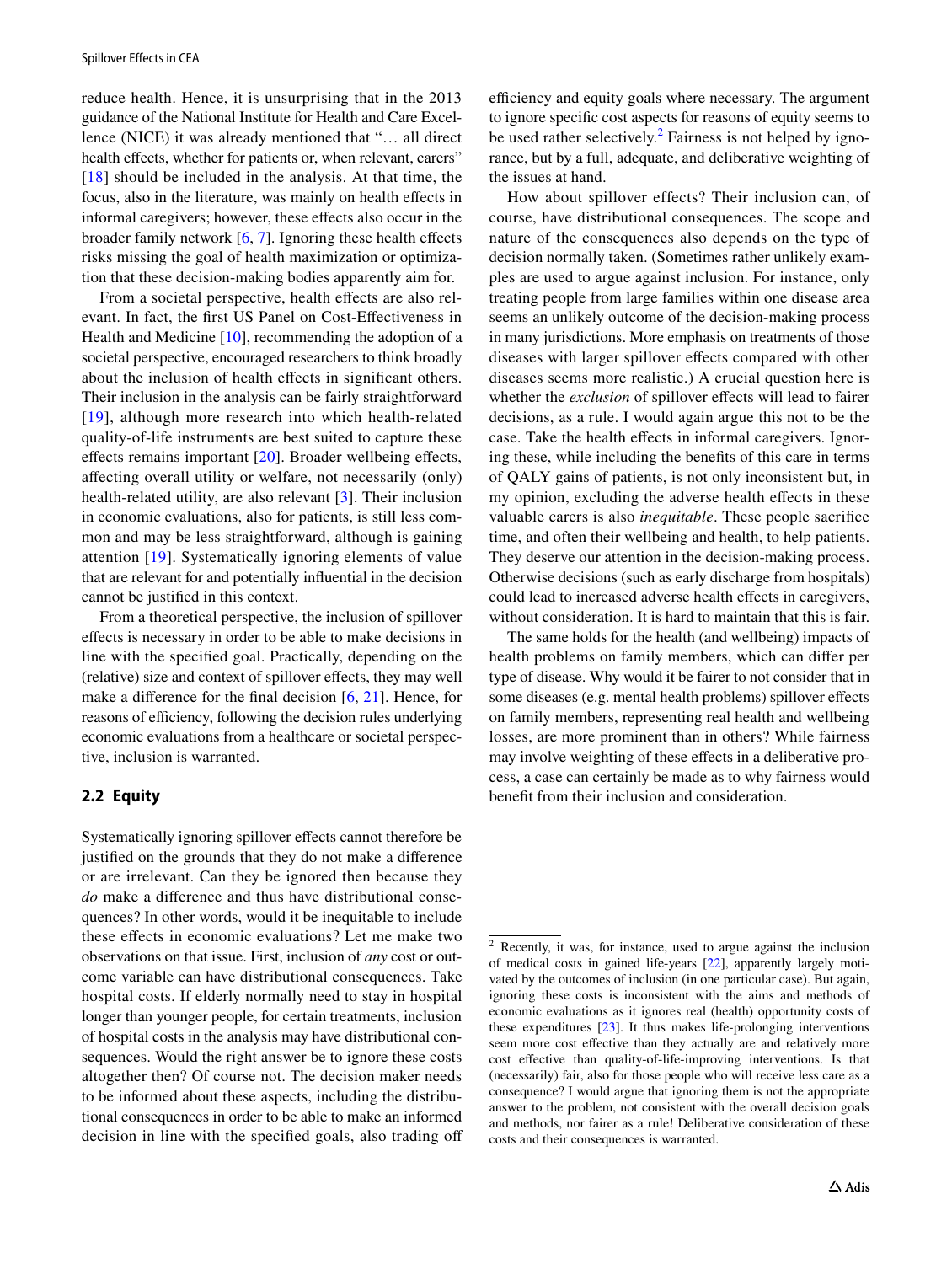### **2.3 Displacement?**

If the introduction of a new technology is believed to lead to displacement of existing care (or, more generally speaking, to health opportunity costs), this displacement will not only involve patient health and medical costs but also spillover efects and broader costs. It has been clearly illustrated how spillover effects can and should be included in such a context [\[7](#page-5-0)]. In short, both the gained and lost spillover efects need to be considered, leading to a consideration of 'net spillover efects'. This is similar to the inclusion of other costs and efects when displacement is relevant.

One counterargument might be that we typically do not know what gets displaced. This is true, but, again, surely not unique for spillover efects. In the absence of guidance on disinvestments, what gets displaced is unknown and may also produce more *patient* health than what is allowed in the system [[24\]](#page-5-17). This fact has not prevented us from making decisions, based on the available (limited) information on average opportunity costs, or from including patient health. So why would it justify ignoring spillover effects? One could argue that we know less about average spillover efects than about average marginal cost efectiveness of displacement. Well, *if* that is true, it is only more recently the case and would, moreover, be an excellent argument to include these efects. Inclusion will swiftly increase our knowledge about (average) spillover efects in diferent contexts. Broader investigations of spillover effects can complement this strategy. The more we learn about spillover efects, including how to best measure, value, and include them [[17,](#page-5-10) [19](#page-5-12)], the better we will be in estimating (average) displaced spillover effects and the more weight (net) spillover effects can receive in the decision-making process. Again, ignoring the spillover effects does not improve our knowledge nor does this improve the trust we should place on decisions. Using the available knowledge may be considered superior over assuming net spillover effects to be zero as a rule, for efficiency and equity reasons. Inclusion in that sense at least allows us to be 'vaguely right' rather than being 'precisely wrong' with exclusion, and to become increasingly precisely right. More research into the measurement, valuation, and inclusion of spillover effects can facilitate this  $[25]$  $[25]$ .

### **2.4 Concluding**

Spillover effects are real and potentially large health and wellbeing efects in caregivers and family members. If our aim is to improve health or welfare, ignoring such efects in economic evaluations risks making decisions that do not improve health or welfare. Moreover, ignoring these effects does not, as a rule, result in fairer decisions. Full consideration of relevant aspects is necessary for reasons of efficiency and equity, as well as their trade-of. The inclusion of spillover effects in economic evaluations and their deliberative consideration in the decision-making process should therefore be the norm.

# **3 Rebuttal to McCabe**

While I welcome Chris McCabe's commentary [[26](#page-5-19)], it deserve a few words of caution of its own, especially because his suggestions may well harm rather than improve health, welfare, and equity. Here, I will briefly clarify some incorrect and inconsistent claims, 'criss-crossing' through his commentary.

### **3.1 No Regard for Opportunity Costs?**

McCabe's commentary suggests that broadening the scope of evaluations would ignore opportunity costs and displacement. This is incorrect. On the contrary, in a societal perspective *everyone* affected by a decision should be considered. Taking a broader perspective is fully compatible with accounting for fxed budgets and displacement when relevant [[9\]](#page-5-2). A framework for the inclusion of spillover efects in such a context has already been proposed [\[7](#page-5-0)]. Meanwhile, evidence on spillover efects is increasing, as this special issue of *PharmacoEconomics* testifes, making it increasingly possible to have an idea about 'net spillover efects' whenever deemed relevant. Moreover, it seems obvious that McCabe's suggestion of excluding spillover efects from economic evaluations and decision making is not an answer to the issue of opportunity costs and risks health lowering, inefficient and unfair decisions.

### **3.2 Uncertainty**

Including spillover efects (like any other component in an economic evaluation) may increase uncertainty, but uncertain relevant estimates are certainly better than certain irrelevant estimates of zero! Decision makers can (be trusted to) use the presented evidence prudently, also considering the uncertainty. Moreover, the uncertainty McCabe accepts regarding whether and which patient health is displaced (i.e. we normally do not know what gets displaced: "… decision makers *assume* that it is the least valuable health care activity that is displaced…") [[26\]](#page-5-19), seemingly is unacceptable when it comes to caregivers' health, the result being that their health gets ignored and potentially harmed. This also already signals arbitrary choices in his approach.

#### **3.3 Arbitrary and Inconsistent**

McCabe indeed draws arbitrary lines around what he wants to consider in a normative analysis. Take, for example, his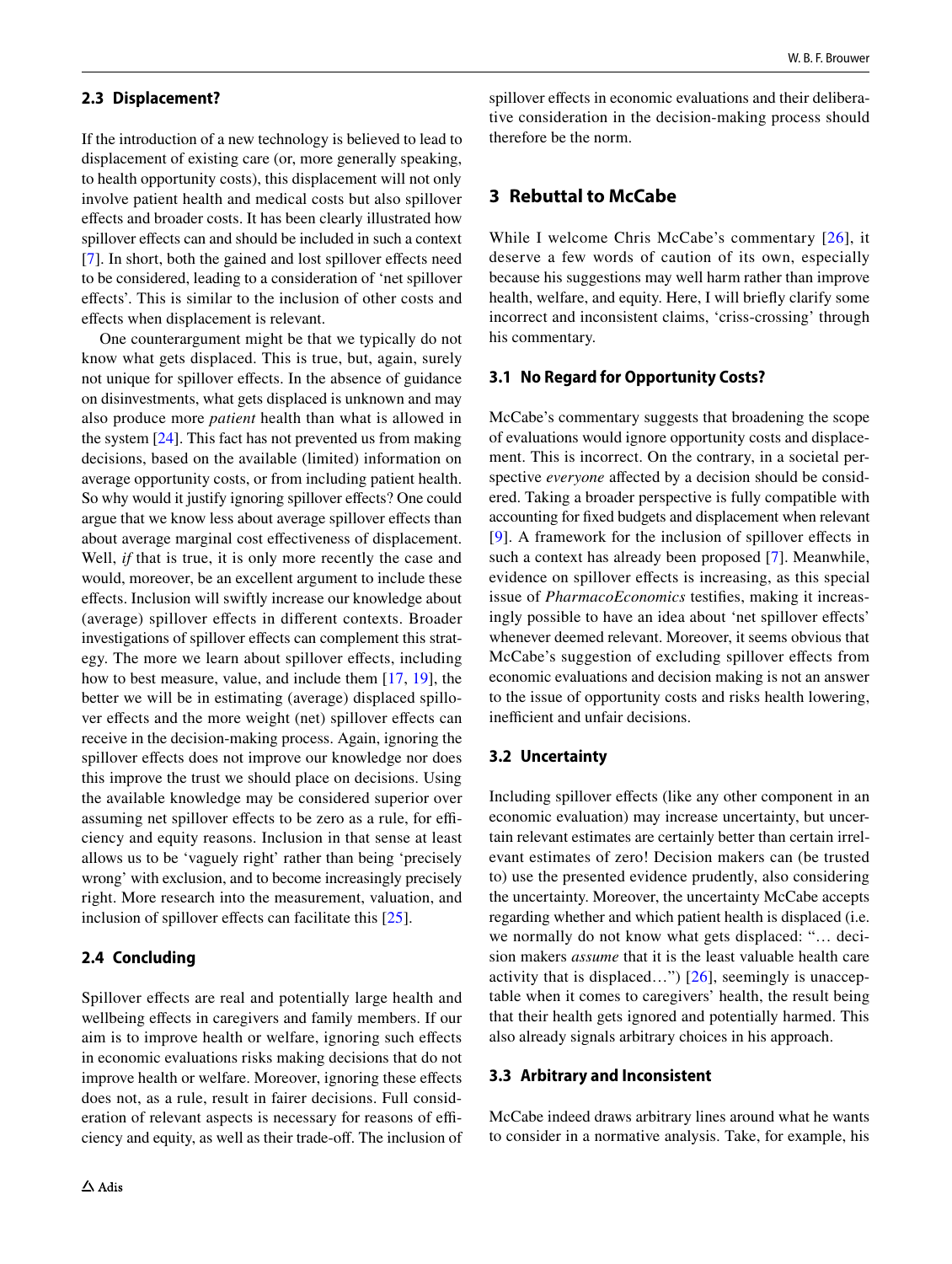discussion of the inclusion of medical costs occurring during life-years gained. Exclusion is inconsistent with the aim of health maximization he himself adopts, as it ignores real health opportunity costs [[12\]](#page-5-5). Important distributive issues should of course be addressed, but ignoring real costs and effects risks both inefficiency and inequity.

His most crucial inconsistency is related to the statement regarding the purpose, as McCabe sees it, of economic evaluations: "The focus is on the health produced by the technologies, not any characteristic of the individuals who receive or lose health. … The key point is that decision makers are indiferent to who receives and loses health; it is maximizing the health produced that matters" [[26](#page-5-19)]. If these two statements are true, then why the distinction between health produced (and lost) in patients versus health produced (and lost) in others like caregivers? These health efects are equally real and important under this rule and our effort should be on collecting the relevant evidence to make the best decision possible given the agreed aims (which may include equity considerations).

The inclusion of spillover effects is therefore fully consistent with these broad aims. Ignoring (health) effects is not! McCabe writes that the "appropriate scope for costs and benefts should rely on the scope of costs and benefts identifed as relevant by the decision maker for whom the analysis is undertaken". NICE, perhaps most prominent in functioning under the assumption of a fxed budget, was, already in 2013, suggesting to include "... all direct health effects, whether for patients or, when relevant, carers" [[18\]](#page-5-11).

Moreover, while I fully acknowledge the ultimate responsibility of decision makers in setting the scope and process for their decisions, I do think they should (and often want to) be informed by research on how to optimally do so. Take McCabe's example of presenting ministers deciding on additional taxation for funding new healthcare interventions with a full account of costs and benefts. To subsequently fail to do the same when *spending* the money raised on the basis of this full account, by taking a narrower scope by a subsequent decision maker, clearly risks inconsistent and welfarelowering decisions. Understanding this may help to improve decision-making processes, which we cannot dictate (fortunately) but can and should inform.

#### **3.4 Procedural Justice**

McCabe emphasizes the need for (procedural) justice, and I agree. He argues (my phrasing) that because we do not know what gets displaced, we should not include spillover efects since the (caregivers of the) people whose care is displaced do not have a voice in the process. I note two things in response. First, since we do not know what gets displaced, patients harmed by displaced or forgone activities have no direct voice in the procedure either. They are represented in the estimates of opportunity costs. The same can be done for spillover efects [[7](#page-5-0)]. Diferences in certainty about the estimates can be refected in decision-making weights and procedures. Second, judging whether something leads to better or worse procedures and decisions depends on the comparator. McCabe's alternative is to ignore real spillover efects in decision making altogether. Suggesting this gives *more* voice to family members and caregivers or, as a rule, leads to better decisions, seems heroic. Rather, McCabe efectively places zero weight on changes in health in others in the decision-making framework by excluding them (both for new and displaced care!). I fail to see how this would be more procedurally fair or consistent with his own aims.

### **3.5 Concluding**

McCabe's words of caution are welcomed, and indeed any consideration of spillover efects should be done carefully, fairly, and prudently. Nothing in his argumentation provides a convincing argument to exclude these efects from economic evaluations. In fact, exclusion is even inconsistent with the purpose he himself describes for economic evaluation. Caution is therefore especially required to avoid ignoring spillover efects. So, let's agree to proceed with caution by (fairly, prudently, and explicitly) including (net) spillover effects in all future health economic evaluations!

#### **Compliance with Ethical Standards**

**Funding** No funding was received for this commentary and rebuttal.

**Conflict of interest** Werner Brouwer has no conficts of interest other than a long-standing history of advocating the societal perspective in economic evaluations.

### **References**

- <span id="page-4-0"></span>1. Basu A, Meltzer D. Implications of spillover efects within the family for medical cost-efectiveness analysis. J Health Econ. 2005;24:751–73.
- <span id="page-4-3"></span>2. Bobinac A, Van Exel J, Rutten F, Brouwer W. Caring for and caring about: disentangling the caregiving efect and the family efect. J Health Econ. 2010;29(4):549–56.
- <span id="page-4-4"></span>3. Bobinac A, Van Exel J, Rutten F, Brouwer W. Health efects in signifcant others: separating family and caregiving efects. Med Decis Mak. 2011;31(2):292–8.
- <span id="page-4-2"></span>4. Brouwer WBF, Tilford M, van Exel NJA. Incorporating caregiver and family effects in economic evaluations of child health. In: Ungar W, editor. Economic evaluation in child health. Oxford: Oxford Press; 2009.
- <span id="page-4-1"></span>5. Hoefman RJ, van Exel NJA, Brouwer WBF. How to include informal care in economic evaluations. Pharmacoeconomics. 2013;31(12):1105–19.
- <span id="page-4-5"></span>6. Al-Janabi H, van Exel NJA, Brouwer WBF, Trotter C, Glennie L, Hannigan L, et al. QALY losses in patients' family networks: